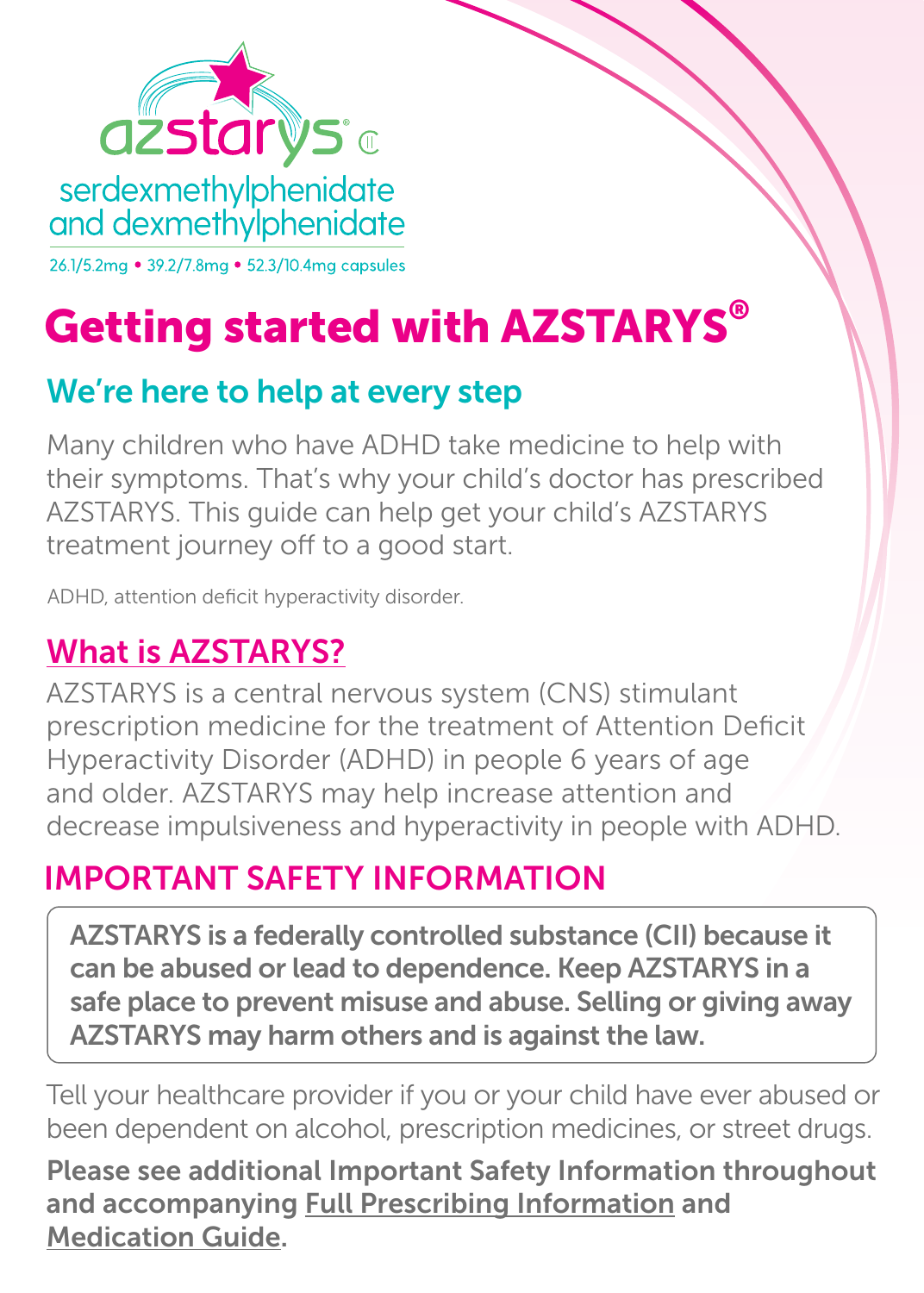# Filling your AZSTARYS prescription



Filling the prescription is the first step in your AZSTARYS treatment journey. Here are some tips to help with the process.

### Before you leave the doctor's office

- Ask what kind of prescription the doctor is giving you. It might be paper, or they might send an electronic prescription to your pharmacy
- Find out if your insurance plan covers AZSTARYS. Your insurance company might need more information or a prior authorization
- Ask the doctor or staff about the renewal process
- Find out about any programs that may be able to help with prescription costs

### Before you go to the pharmacy

- Contact your pharmacy to ask if they have AZSTARYS in stock, as not all pharmacies carry the same medicines. If they don't, they may be able to order it for you
- Ask your pharmacy if there's anything you need to bring, like:
	- $-$  A form of ID
	- Proof of insurance
- Visit [AZSTARYS.com](https://www.azstarys.com) to see if you're eligible for copay assistance. If you are, you'll need to register and get a copay card to bring with you to the pharmacy

### IMPORTANT SAFETY INFORMATION (continued)

### Who should not take AZSTARYS?

### Do not take AZSTARYS if you or your child are:

• allergic to serdexmethylphenidate, methylphenidate, or any of the ingredients in AZSTARYS.

Please see additional Important Safety Information throughout and accompanying [Full Prescribing Information](https://www.corium.com/products/AZSTARYS/AZSTARYS_PI_ENGLISH_US.pdf) and [Medication Guide.](https://www.corium.com/products/AZSTARYS/AZSTARYS_MEDGUIDE_ENGLISH_US.pdf)

### Renewing the prescription

- Allow some time for your child's doctor to renew their prescription so that your child does not run out of AZSTARYS. You may want to talk with your child's doctor to confirm the steps needed for the renewal
- Set an alert on your phone to help remind you when it's time to get a renewal

Need help with insurance or savings for AZSTARYS? Visit **[AZSTARYS.com](http://AZSTARYS.com)** to learn about copay assistance.

### Who should not take AZSTARYS? (continued) IMPORTANT SAFETY INFORMATION (continued)

Do not take AZSTARYS if you or your child are: (continued)

• taking or have stopped taking within the past 14 days a medicine used to treat depression called a monoamine oxidase inhibitor (MAOI).

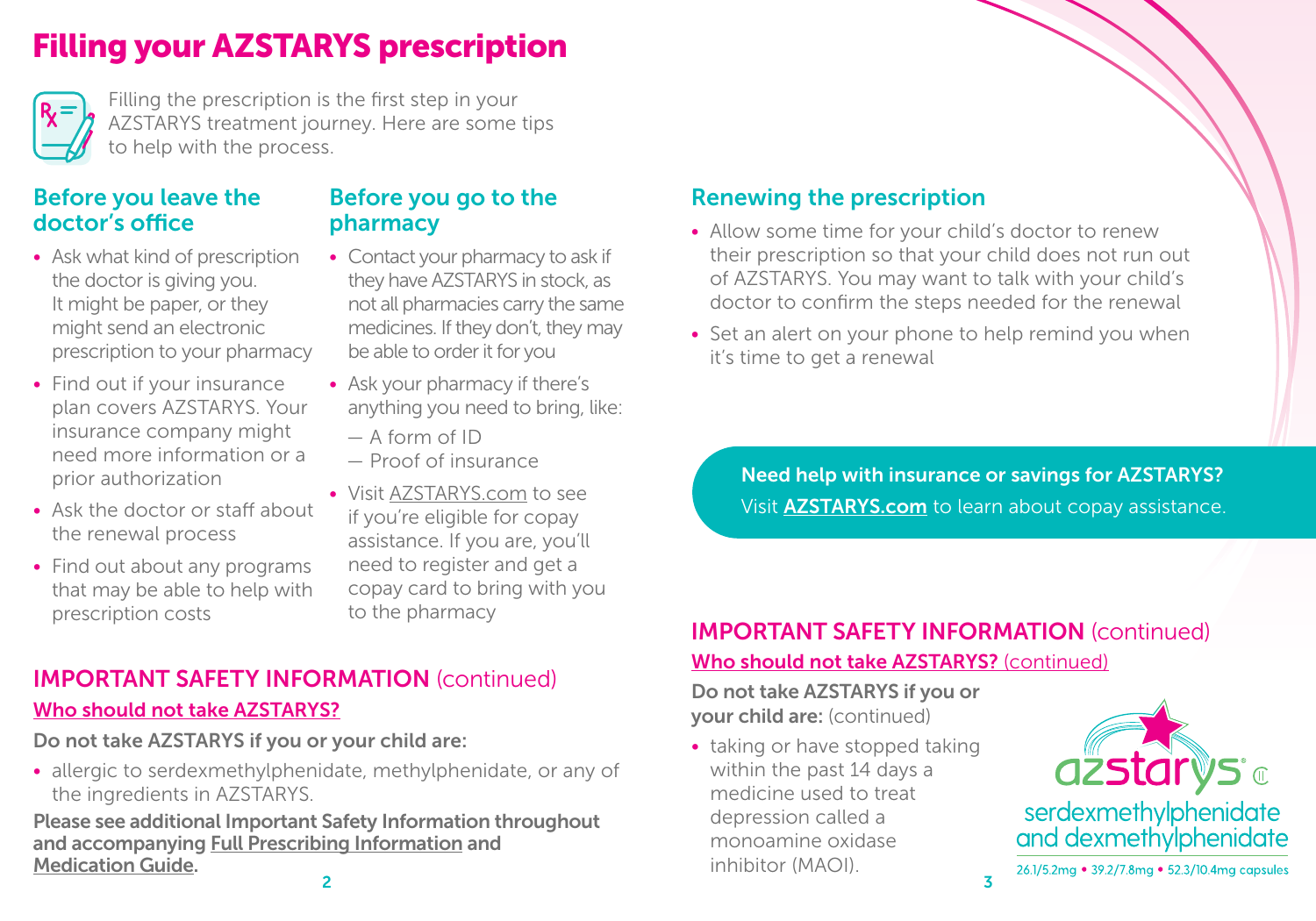# Tips for taking AZSTARYS

### How to take AZSTARYS

AZSTARYS should be taken exactly as prescribed.

There are 3 different options for taking AZSTARYS as part of the morning routine. You can choose the one that works best for you and your child.



### Swallow whole

An AZSTARYS OR capsule can be swallowed whole with water or other liquids.

### Sprinkle into water

The capsule can  $OR$ be opened and its contents can be sprinkled into 2 ounces (50 mL) of water.

# The contents can applesauce

Sprinkle onto

be sprinkled onto 2 tablespoons of applesauce.

### AZSTARYS can be taken with or without food.

All of the applesauce or water mixture should be swallowed within 10 minutes. Do not store the applesauce or water mixture.

Please see additional Important Safety Information throughout and accompanying [Full Prescribing Information](https://www.corium.com/products/AZSTARYS/AZSTARYS_PI_ENGLISH_US.pdf) and [Medication Guide.](https://www.corium.com/products/AZSTARYS/AZSTARYS_MEDGUIDE_ENGLISH_US.pdf)

### Remembering to take AZSTARYS

AZSTARYS should be taken in the morning. It may be helpful to set an alert on your phone to remind you to give your child AZSTARYS each day.

### Serious problems can occur while taking AZSTARYS. Tell your healthcare provider: IMPORTANT SAFETY INFORMATION (continued)

• if you or your child have heart problems, heart defects, high blood pressure, or a family history of these problems. Sudden death has occurred in people with heart problems or defects taking stimulant medicines. Sudden death, stroke and heart attack have happened in adults taking stimulant medicines. Your doctor should check you or your child carefully for heart problems before starting AZSTARYS. Since increases in blood pressure and heart rate may occur, the

5 doctor should regularly check these during treatment. Call your healthcare provider right away or go to the nearest hospital emergency room if you or your child have any signs of heart problems such as chest pain, shortness of breath, or fainting while taking AZSTARYS.

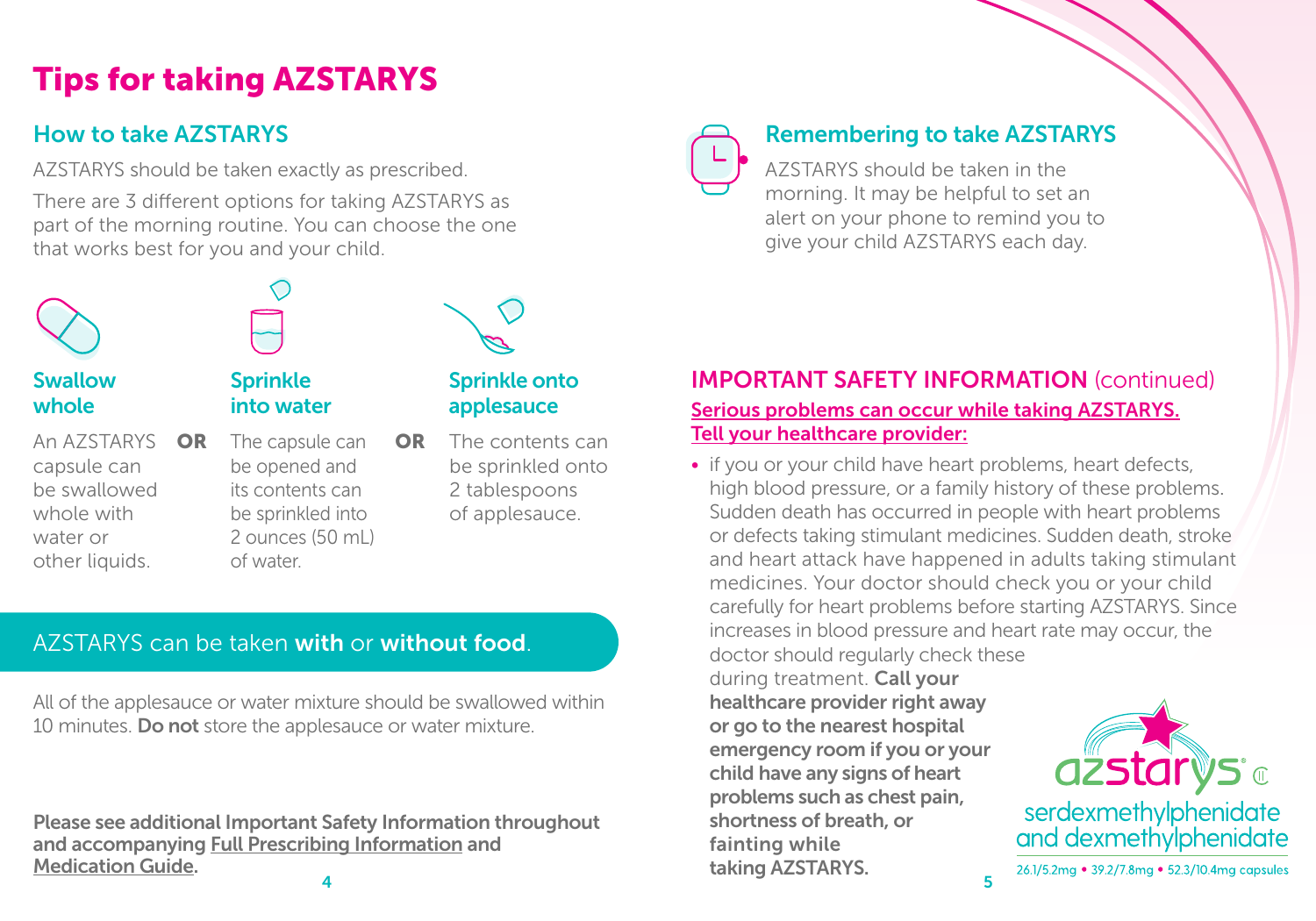# Using the Progress Journal

When your child starts treatment with AZSTARYS, it's important to keep track of how they're responding to their medicine. The Progress Journal in your Welcome Kit can help.

The Progress Journal features:

- Prompts to guide you in recording useful information about your child's journey with AZSTARYS
- Tips for managing your child's ADHD symptoms and addressing any issues they may face during the day

### Serious problems can occur while taking AZSTARYS. Tell your healthcare provider: (continued) IMPORTANT SAFETY INFORMATION (continued)

• if you or your child have mental (psychiatric) problems, or a family history of suicide, bipolar illness, or depression. New or worse behavior and thought problems or new or worse bipolar illness may occur. New psychotic symptoms (such as seeing or hearing things that are not real, believing things that are not true, being suspicious) or new manic symptoms may occur. Call your healthcare provider right away if there are any new or worsening mental symptoms or problems during treatment.

 Please see additional Important Safety Information throughout and accompanying [Full Prescribing Information](https://www.corium.com/products/AZSTARYS/AZSTARYS_PI_ENGLISH_US.pdf) and [Medication Guide.](https://www.corium.com/products/AZSTARYS/AZSTARYS_MEDGUIDE_ENGLISH_US.pdf)



Bring the journal to your child's doctor visits. It can help the doctor see if any changes need to be made to your child's treatment. It can also remind you of questions you'd like to ask the doctor.

### Serious problems can occur while taking AZSTARYS. Tell your healthcare provider: (continued) IMPORTANT SAFETY INFORMATION (continued)

• if you or your child develop painful and prolonged erections (priapism), seek medical help right away. Priapism has occurred with methylphenidate (AZSTARYS). Because priapism can cause long-lasting damage, it should be checked by a healthcare professional right away.

• if you or your child have circulation problems in fingers and toes (called peripheral vasculopathy, including Raynaud's phenomenon). Fingers or toes may feel numb, cool, painful, sensitive to temperature, and/or change color from pale, to blue, to red. Call your healthcare provider right away if any signs of unexplained wounds appear on fingers or toes while taking AZSTARYS.

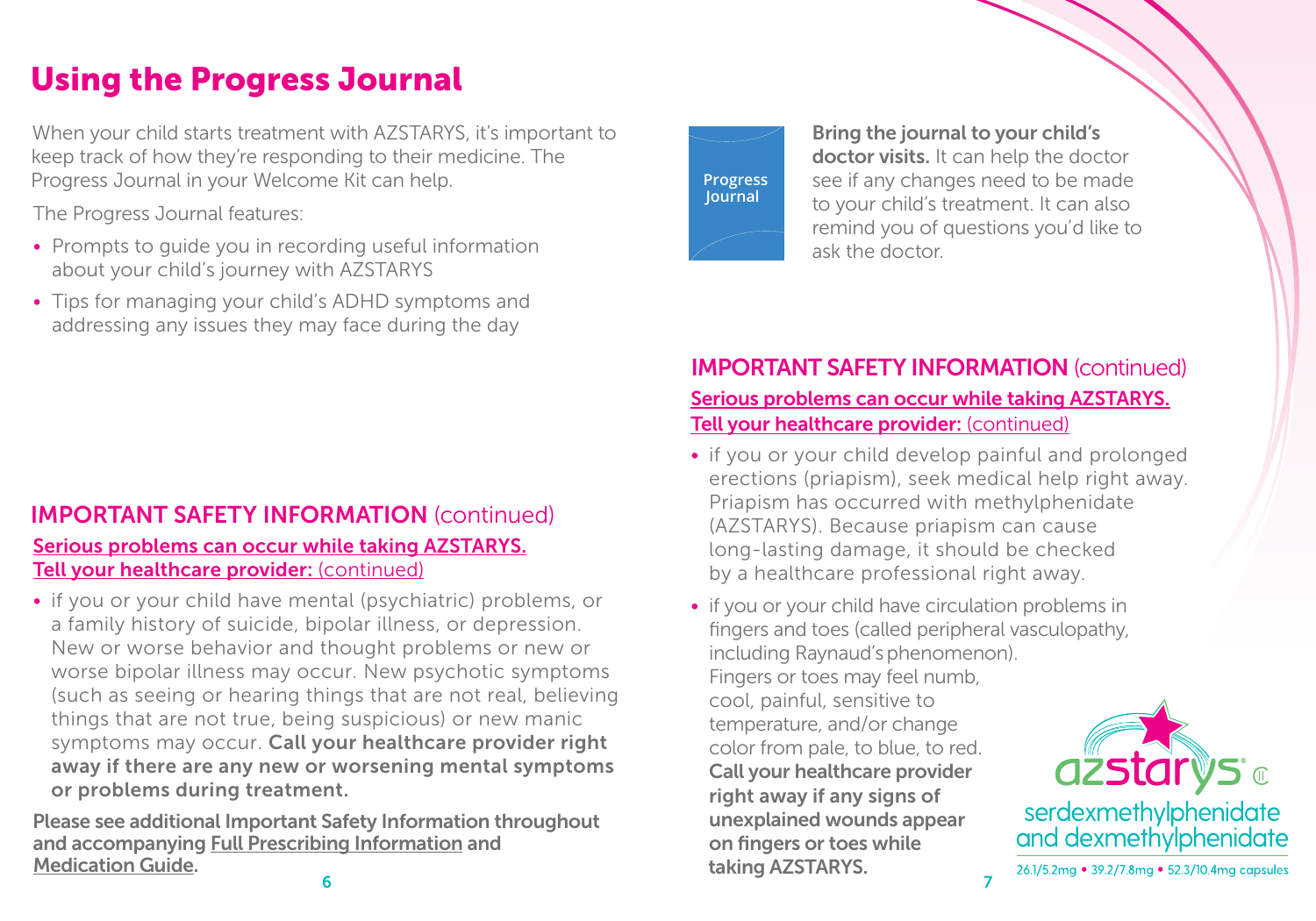## What to expect

This may be the first time your child is taking ADHD medicine, or maybe your child is switching to AZSTARYS after trying a different medicine. Either way, there are a few important things to know.

### What should I expect when my child starts taking AZSTARYS?

Talk with your child's doctor about what to expect with AZSTARYS. They can tell you how quickly you may see a difference and how your child's behaviors may change. They can also discuss their plan of action with you, along with follow-up appointments and expectations.

Like all ADHD medicines, AZSTARYS may cause side effects. Read the Important Safety Information (seen throughout this guide) and accompanying [Medication Guide](https://www.corium.com/products/AZSTARYS/AZSTARYS_MEDGUIDE_ENGLISH_US.pdf) to see the possible side effects of AZSTARYS.

> Call the doctor if your child experiences side effects. The doctor might adjust your child's dose or have them stop taking AZSTARYS.

### IMPORTANT SAFETY INFORMATION (continued)

#### Serious problems can occur while taking AZSTARYS. Tell your healthcare provider: (continued)

• if your child is having slowing of growth (height and weight). Your child should have his or her height and weight checked often while taking AZSTARYS.

8 Please see additional Important Safety Information throughout and accompanying [Full Prescribing Information](https://www.corium.com/products/AZSTARYS/AZSTARYS_PI_ENGLISH_US.pdf) and [Medication Guide.](https://www.corium.com/products/AZSTARYS/AZSTARYS_MEDGUIDE_ENGLISH_US.pdf)

### Serious problems can occur while taking AZSTARYS. Tell your healthcare provider: (continued) IMPORTANT SAFETY INFORMATION (continued)

- if you or your child are pregnant or plan to become pregnant. It is not known if AZSTARYS may harm your unborn baby.
- if you or your child are breastfeeding or plan to breastfeed. AZSTARYS passes into breast milk. Talk to your healthcare provider about the best way to feed your baby if you take AZSTARYS.

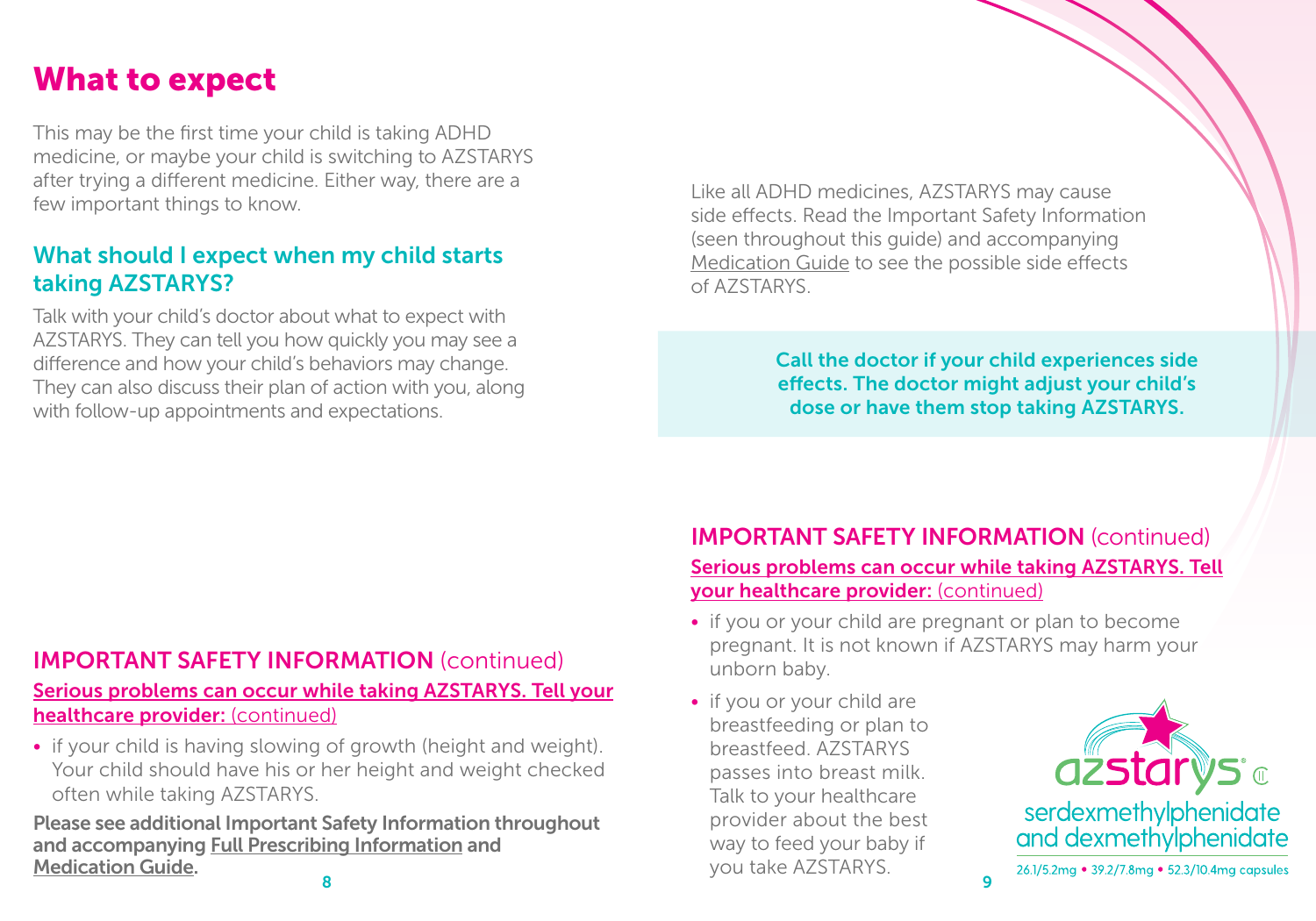# Talking with your child's school

Whenever your child changes medicines or starts taking a new one, you should inform their school. There are a few reasons for this.

- Let the school nurse know about any medicines your child is taking
- Ask about different offerings at your child's school, like an IEP or 504 plan, that can help students with ADHD
- Talk with your child's teacher about their progress in class and changes they may see throughout the school day



Actor portrayal

### IMPORTANT SAFETY INFORMATION (continued)

### What are possible side effects of AZSTARYS?

### The most common side effects of AZSTARYS include:

- decreased appetite
- nausea
- indigestion
- weight loss
- dizziness
- mood swings
- increased blood pressure
- trouble sleeping
- vomiting
- stomach pain
- anxiety
- irritability
- increased heart rate
- These are not all the possible side effects of AZSTARYS. Call your doctor for medical advice about side effects.

10 Please see additional Important Safety Information throughout and accompanying [Full Prescribing Information](https://www.corium.com/products/AZSTARYS/AZSTARYS_PI_ENGLISH_US.pdf) and [Medication Guide.](https://www.corium.com/products/AZSTARYS/AZSTARYS_MEDGUIDE_ENGLISH_US.pdf)

### What is AZSTARYS? IMPORTANT SAFETY INFORMATION (continued)

AZSTARYS is a central nervous system (CNS) stimulant prescription medicine for the treatment of Attention Deficit Hyperactivity Disorder (ADHD) in people 6 years of age and older. AZSTARYS may help increase attention and decrease impulsivene[ss](http://Azstarys.com)  and hyperactivity in people with ADHD.

You are encouraged to report negative side effects of prescription drugs to the FDA. Visit [www.fda.gov/medwatch](https://www.fda.gov/safety/medwatch-fda-safety-information-and-adverse-event-reporting-program), or call 1-800-FDA-1088.